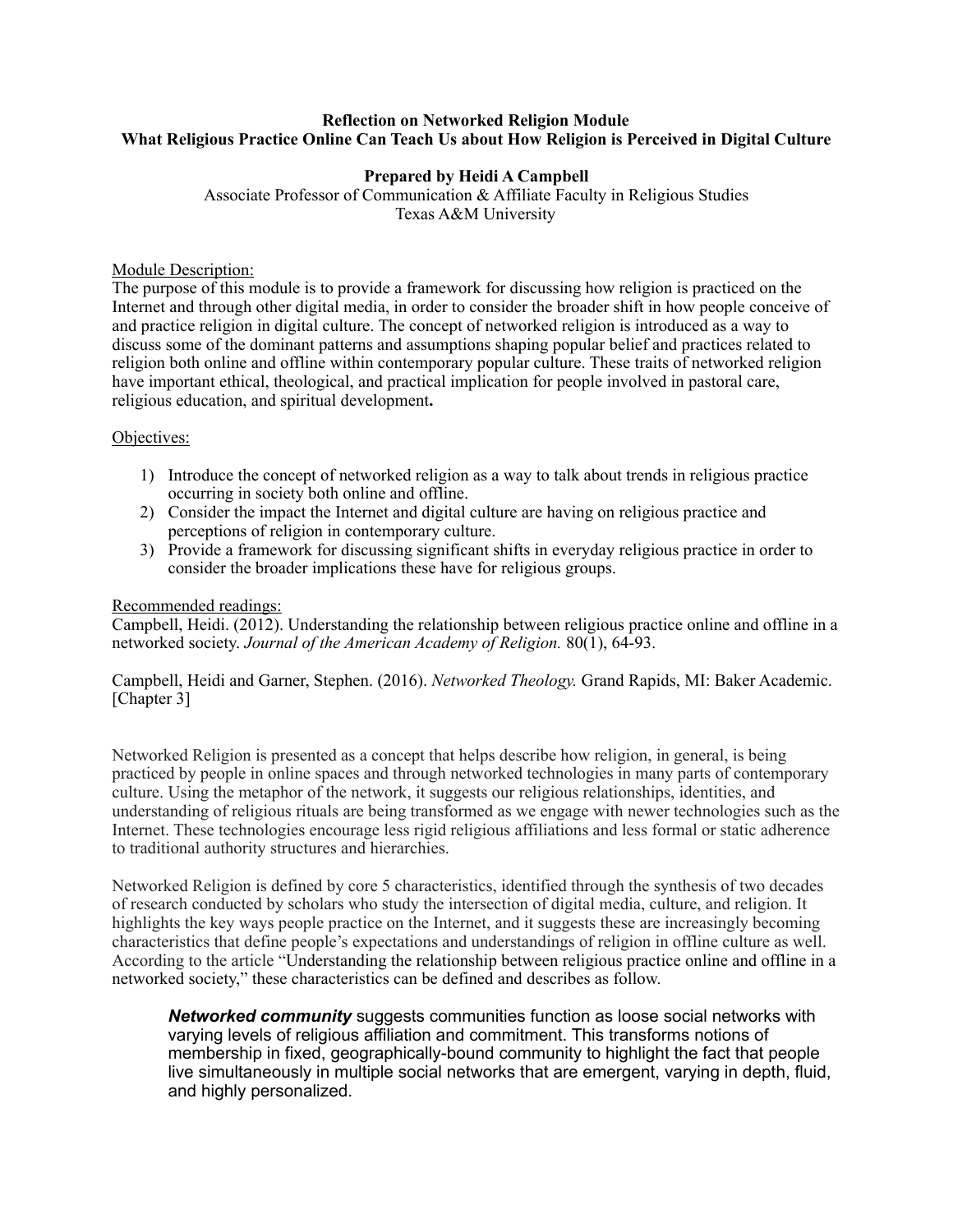*Storied identity* offers an understanding of the religious self which is malleable rather than fixed, yet unified through connecting to a select narrative. Individuals are able to assemble and perform their identity online in new ways through digital resources which are also used to connect this identity to a common group or experience to solidify meaning. This reflects changing perceptions of the nature of the self within wider society.

**Shifting authority** notes that there is a shift occurring within traditional religious power structures through the institution of new gatekeepers and authority roles and structures online. This means authority within a networked structure creates challenges between new and old authorities, as offline leaders seek to solidify their position and control in the face of newly empowered sources, raising issues of legitimacy, authenticity, and status within the social sphere.

*Convergent practice* outlines the blending of religious rituals and information from multiple sources in ways that build a self-directed form of spiritual engagement online. Here networked interaction creates new possibilities for highly individualized and hybridized traditional/innovative forms of practice and modes of knowing.

*Multi-site reality* suggests that the online world is consciously and unconsciously imprinted by users' offline values, so online ways of being are informed by patterns of life offline. This means there is a strong interconnection and potential movement between online and offline contexts, expectation, and behaviors. This ideological overlap guides individuals' network interactions. (Campbell, 2012, pg. 91-92)

The next page offers a discussion guide, summarizing the 5 characteristics of Networked Religion highlighted in the recommended readings. It provides a short definition of each characteristic along with an example of how this trait can be observed within Internet and social practice. It also offers questions that can spark discussion about the implications these have for religious groups within contemporary society.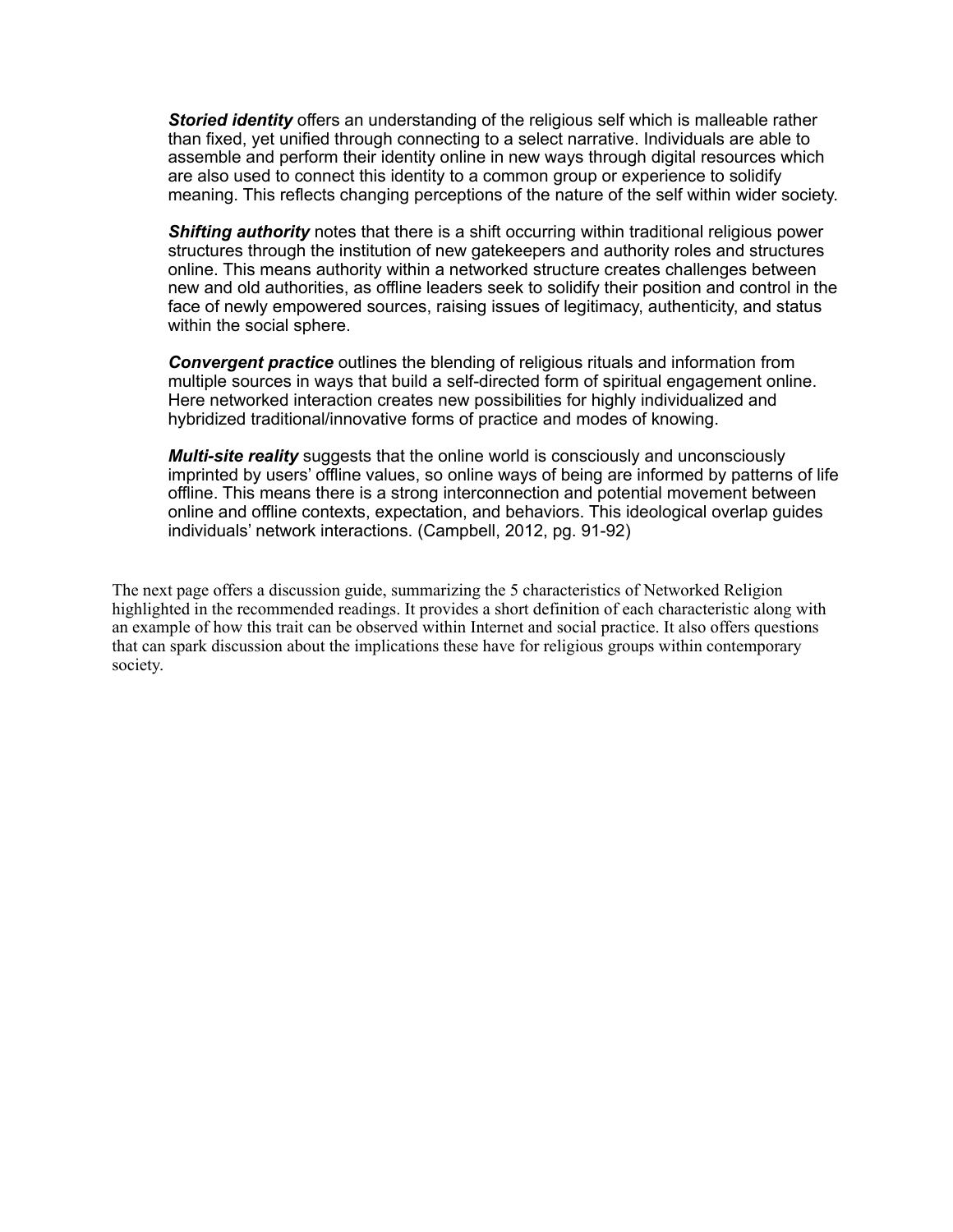### **Discussion Guide on Networked Religion**

#### **What is Networked Religion?**

It is a concept that suggests traditional structures and boundaries within religious communities are perceived by people to be dynamic and flexible, so connections to previous community or institutional affiliation becomes less important as individuals have more freedom to re-define orthodox religious practices in ways that fit in with their digitally mediated lives.

## *Networked Religion is defined by five core concepts.*

#### **Convergent Practice**

*The Internet allows people to personalize their religious behavior and belief by seeking out information and guidance through multiple resources online. This means religious practice becomes more individualized as people blend information and rituals from different sources online to create their own collection of digital wisdom.* 

EXAMPLE: Mobile phones enable you to assemble your own spiritual formation routine, by signing up for online devotionals delivered daily via email and by downloading apps that offer bible reading programs or other prayer resources.

CHALLENGE: What does it mean for religious groups if individuals see drawing spiritual wisdom and practices from multiple sources and even traditions as normative in digital culture?

### **Multi-site Reality**

*As the Internet has increasingly become part of many people's everyday lives, their online and offline connections, practices, and friendships become entwined and interconnected. This means people no longer see the online and offline as separate spheres of engagement, but blended spheres of engagement in social, work, and religious activities.* 

EXAMPLE: Our friendships and connections with other church members have increasingly become digitally-mediated, as we stay in contact via text message, email, phone, and social media throughout the week—often more regularly that face-to-face connection.

CHALLENGE: How do we respond to people who now see the church or religious community simply as one of their many spheres of spiritual engagement and input? What impact will it have if online spaces and relationships are perceived as more vibrant spaces for religious interconnection than traditional offline communities and gatherings?

#### **Networked Community**

*The Internet creates and supports new forms of community. This means rather than community being defined through family, geographical, or institutional connection, people see communities as something they create for themselves through personal social networks that are often highly mediated by technology*.

EXAMPLE: Facebook allows you to build your own networked community by choosing what people, groups, and interests you connect to. This creates a community of personal, social connections you largely control.

CHALLENGE: What are the implications of membership and commitment if faith communities are based on spiritual preferences and relationship ties over institutional or "parish"